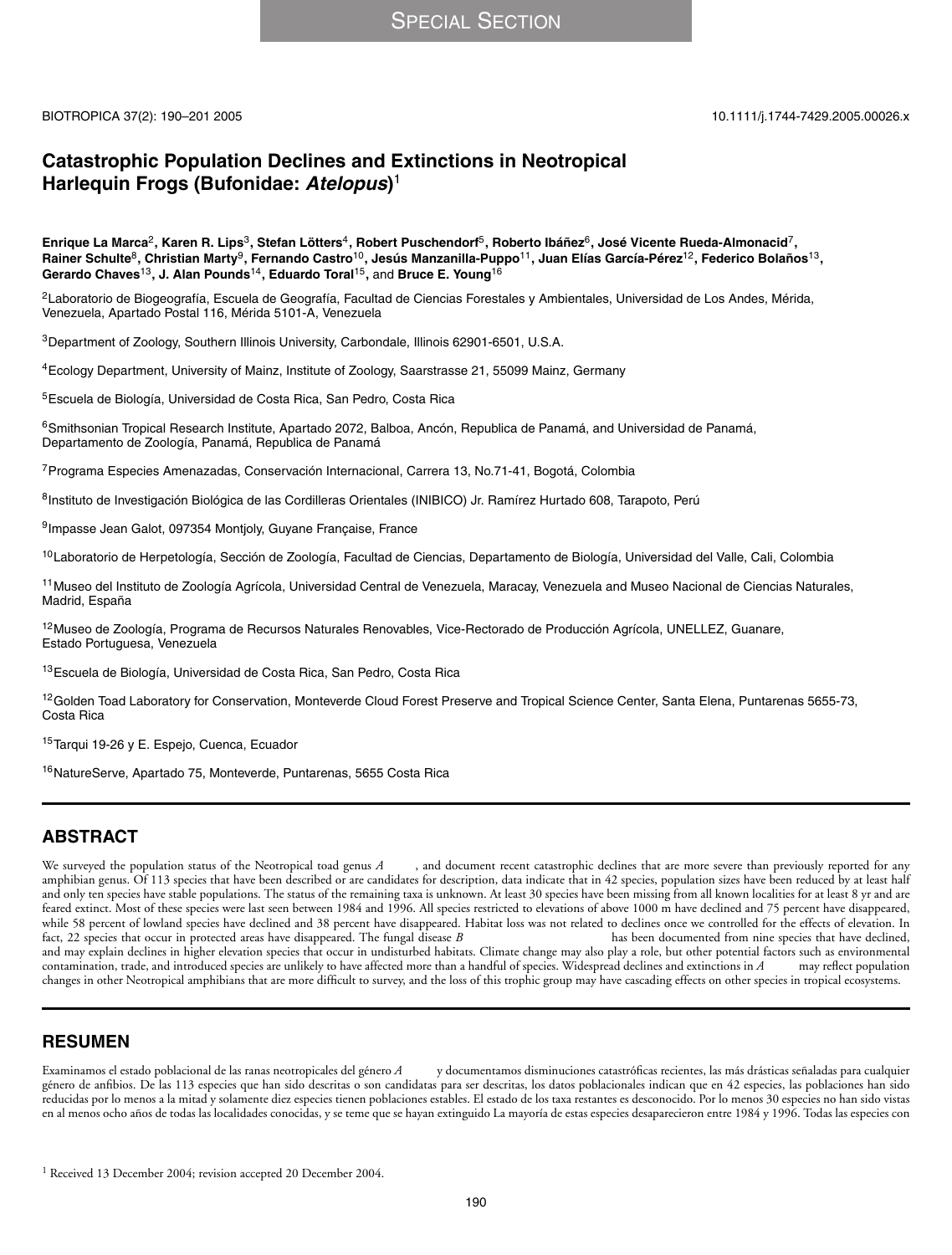rangos altitudinales de 1000 m o superiores han sufrido disminuciones poblacionales, el 75 por ciento de estas ha desaparecido del todo. El 58 por ciento de las especies de bajura han sufrido disminuciones, mientras que el 38 por ciento ha desaparecido del todo. La pérdida de hábitat, no fue relacionada con las disminuciones una vez que se controló el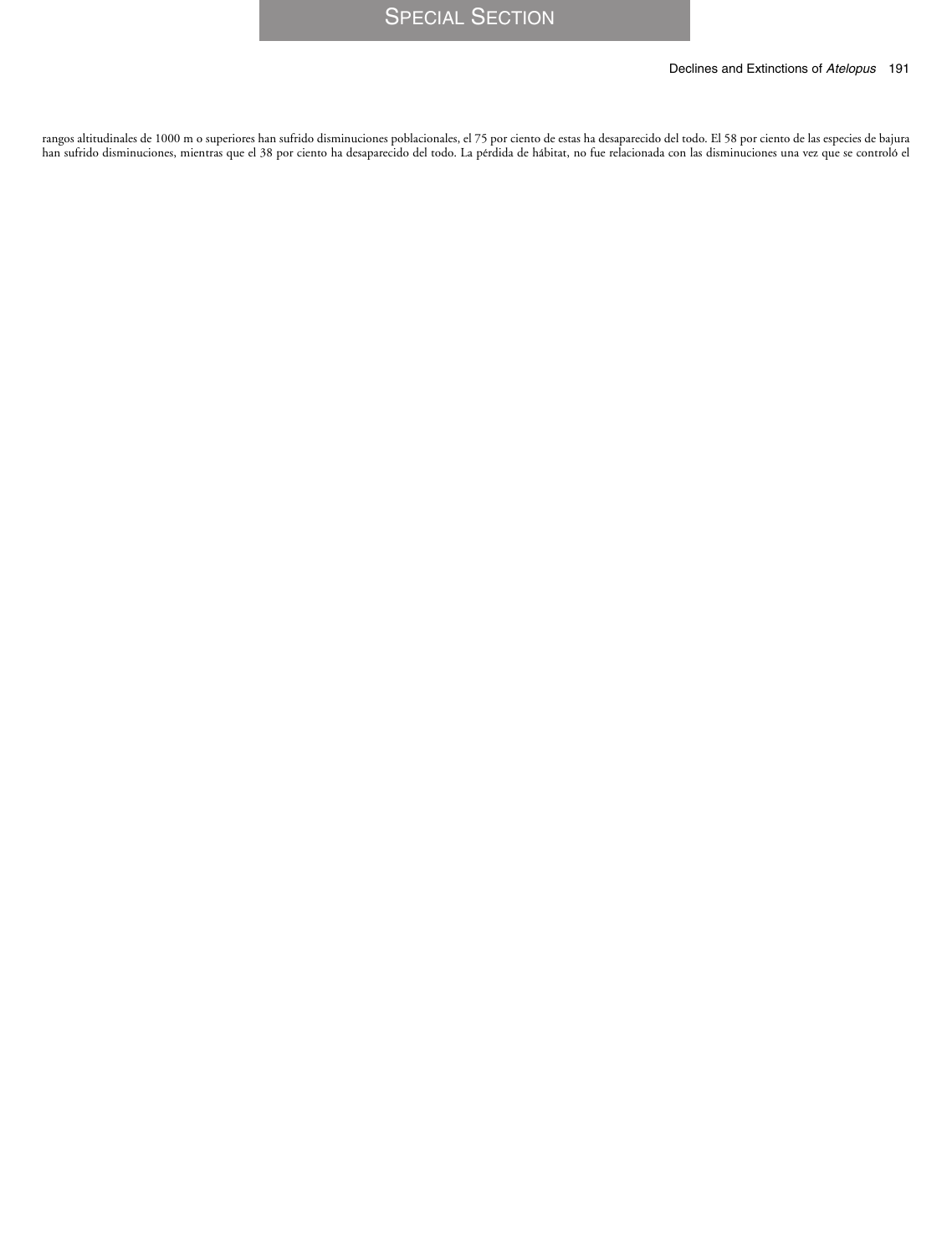

FIGURE 1. Range of the genus *A*, with localities and dates of last records indicated for species that have disappeared. Range data compiled from IUCN (2004) and modified according to Lescure and Marty (2000) and R. Ibáñez (pers. comm.).

Many *A* are conservative in their ecology and habitat use. Most species occur along streams, although some occur terrestrially in humid forest or paramo habitats (Lötters 1996). A occur from sea level to 4800 m elevation, but the majority live in highlands above 1500 m, with a number of species restricted to elevations above 3000 m. Some species, such as *A*. a. b. *A.* chirigman *A.* and *A*. *j*, have been characterized as locally abundant along streams for at least part of the year, with hundreds of animals seen in a few hundred meters, often during annual breeding events (La Marca & Reinthaler 1991, Pounds & Crump 1994, Lips 1998, Ron 2003). Local endemism is common in the genus, making species particularly vulnerable to extinction. At least 26 species are known from only one population and a narrow altitudinal range (La Marca 1983, Lynch 1993).

THE DATABASE.—Published data on *A* population declines are available for a few species from a small number of sites (Pounds & Crump 1994, La Marca & Lotters 1997, Lips 1998, Ron ¨ *et al*. 2003). To supplement this information, we solicited data from scientists known to have studied members of the genus in recent years. We compiled these observations in a database with information on taxonomic identification, geographic distribution, elevational range, current and past estimates of abundance, current population status, last documented records, existence of habitat loss in a species' range, occurrence in protected areas, and sources of data. We compiled responses from the 33 respondents of the 59 scientists to whom we sent requests. We then redistributed the resulting database for additional input and, in some cases, asked followup questions to fill data gaps. Seventy-five people contributed to the final version.

Despite the substantial effort to gather information, variation in data availability and in data-collection methods limits the comprehensiveness of the database. Only a few species have been well studied (*e.g., A.* carbonerensis, A. carbonerensis, A. carbonerensis, A. cruciger, and *A.* carbonersis, A. known. Many species have not been collected in many years, many localities have not been visited recently, and some species are known only from decades-old collections. Information is especially limited for remote ( $\ldots$ , eastern Andean slopes), or unsafe ( $\ldots$ , parts of Colombia and Peru) areas. In many cases, the available information did not permit quantitative analyses.

POPULATION STATUS.—We coded species into three qualitative population-status categories. Species had **populations** if one or more populations were known to have persisted through 2000, and no population had declined by more than 50 percent (even if the status of one or more populations remains unknown). Species had populations in

*if* at least one population had declined by over 50 percent. Species declined and disappeared if there were no records since 1998 or earlier despite repeated searches in appropriate habitat in appropriate seasonal and weather conditions. Finally, species were *definitions* if insufficient population trend data were available to judge whether a decline had occurred. We did not include data-deficient species in statistical analyses. No species showed significantly increasing populations.

As a quantitative measure of population change, we gathered data on relative abundance of *A* from 11 populations belonging to 10 species from published and unpublished sources. We included all populations for which a comparison between relative abundance for two sample periods at the same locality existed, regardless of the direction of population trend (declining or stable).

Amphibian populations fluctuate naturally and as a consequence, declines in abundance between two periods can be an artifact of periodic changes. Moreover, because amphibians have higher variation in the survivorship of larvae than adults, population decreases should be more frequent than increases (Alford & Richards 1999). To test whether the frequency of decreases between two periods was different from what would be expected from a nondeclining but fluctuating population, we applied a binomial test (increase vs. decrease) on which the probability of decline was higher than the probability of increase (0.56 and 0.44, respectively) according to the theoretical model of Alford and Richards (1999).

HABITAT LOSS.—We analyzed the data in three ways to examine the role of habitat loss in population declines. First, we asked whether the existence of habitat destruction (defined as severe alteration of more than 20 percent of natural habitat within a species' range) was related to the likelihood that a species declined. Second, based on the assumption that protected areas help prevent habitat loss, we asked whether the occurrence of species in protected areas was related to their likelihood of declining. Because elevation was clearly associated with declines and all high elevation species declined, we performed each of these analyses only on the 24 species occurring within the elevational range of the ten stable species ( $\ldots$ , those species with a minimum elevation of 1000 m or less, defined here as lowland species). Finally, for a subset of 24 species that occur in Ecuador, we used remotely sensed data (AEE 2000) to classify percentages of the area of a 5 km circle centered on the known localities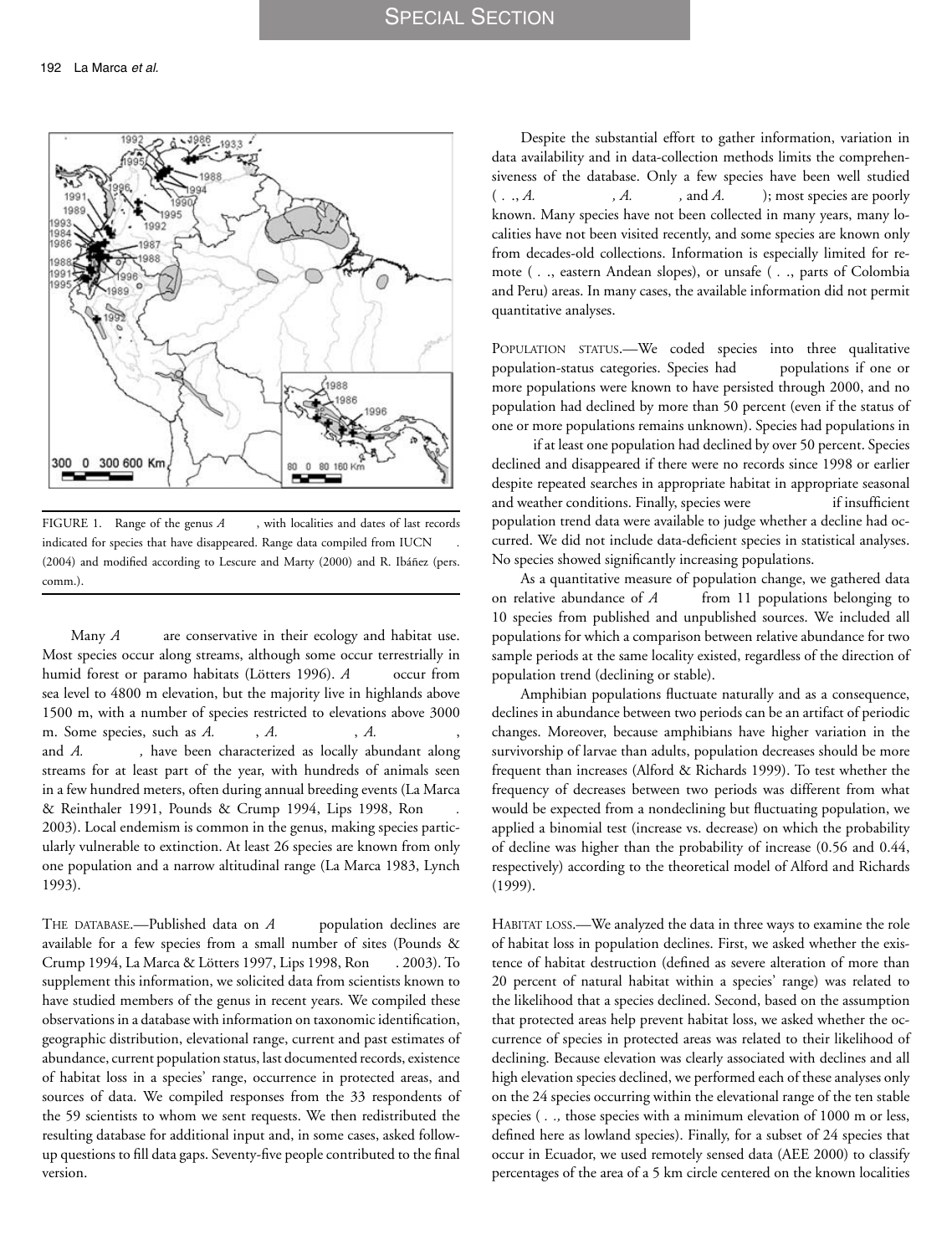that consist of natural vegetation, fragmented vegetation (mixes of natural vegetation and agricultural land), or agricultural land (mostly used for crops or cattle grazing). Because no species with stable populations remains in Ecuador, we could not compare percentages of natural vegetation between declining and stable species. Instead, we summarize the data for declining species to test the hypothesis that if habitat loss was the cause of declines, then all declining species should have large fractions of their native vegetation destroyed. The natural vegetation data do not provide a temporal indication of when the destruction took place, so we were unable to examine whether the timing of destruction was linked to the timing of declines.

DISEASE.—To assess the possible contribution of  $B$  to declines, we compiled records of the disease in the entire genus. Because of the temperature sensitivity of *B*, observations that (a) species at higher elevations are more likely to decline than species at lower elevations and (b) that the frequency of infected individuals increases with elevation would be consistent with the hypothesis that  $B$  was involved with the declines. We therefore examined whether species at higher elevations (defined as those species with minimum elevational ranges greater than 1000 m) were more likely to decline than species occurring at lower elevations. Second, we pooled results from several studies in Costa Rica and western Panama and reanalyzed data for  $A$  on the presence of  $B$  infections (Berger *et al.* 1998, Lips *et al.* 2003a, Puschendorf 2003). One sample was of all *A*. specimens housed in the herpetological collection of the Universidad de Costa Rica collected after 1978 (Puschendorf 2003). The second sample was of *A*. and *A*. collected in southeastern Costa Rica and western Panama in the late 1980s and late 1990s (Berger *et al*. 1998, Lips *et al.* 2003a). We looked for an association between elevation and prevalence of the disease in the combined sample.

TRADE.—Data on the number of wild-caught individuals exported for the pet trade are hard to obtain. As an indication of the magnitude of this factor in *A* declines, we interviewed six anonymous German importers of amphibians for information about the number of lots of each species imported between 1970 and 2002.

#### **RESULTS**

POPULATION STATUS.—We found widespread declines and disappearances of *A* China 52 species with sufficient data, 42 (81%) are in decline (Table 1; summary data for all species are given in the Appendix). Of these, 30 (56% of species with sufficient data, 71% of all declining species) have disappeared from their known localities and have not been seen since 2000 despite survey efforts to relocate them. With the exception of *A*. , which was last seen in 1933, all of these species were last recorded between 1984 and 1996 and may be extinct.

Seven of the 11 countries within the historical range of the genus include species in decline (Table 1). The fraction of species in decline is greatest for the best-studied countries—Costa Rica, Ecuador, and Venezuela—the first two each have only one species with a confirmed remnant population, while Venezuela has three. The 30 species that have disappeared are distributed among six countries (Fig. 1). Healthy

|                    |           | Number of species (% of country total) |                |  |  |  |  |  |
|--------------------|-----------|----------------------------------------|----------------|--|--|--|--|--|
|                    | Declining | Stable                                 | Data deficient |  |  |  |  |  |
| Costa Rica (CR)    | 4(100)    | 0(0)                                   | 0(0)           |  |  |  |  |  |
| Panama (PA)        | 3(50)     | 3(50)                                  | 0(0)           |  |  |  |  |  |
| Colombia (CO)      | 12(27)    | 3(7)                                   | 30 (67)        |  |  |  |  |  |
| Ecuador (EC)       | 15 (58)   | 0(0)                                   | 11 (42)        |  |  |  |  |  |
| Peru (PE)          | 3(11)     | 2(7)                                   | 23 (82)        |  |  |  |  |  |
| Bolivia (BO)       | 0(0)      | 1(100)                                 | 0(0)           |  |  |  |  |  |
| Venezuela (VE)     | 9(90)     | 0(0)                                   | 1(10)          |  |  |  |  |  |
| Suriname (SR)      | 0(0)      | 1(100)                                 | 0(0)           |  |  |  |  |  |
| Guyana (GU)        | 0(0)      | 1(100)                                 | 0(0)           |  |  |  |  |  |
| Brazil (BR)        | 0(0)      | 2(100)                                 | 0(0)           |  |  |  |  |  |
| French Guiana (FG) | 1(25)     | 3(75)                                  | 0(0)           |  |  |  |  |  |
| Total for genus    | 42 (37)   | 10(9)                                  | 61 (54)        |  |  |  |  |  |

TABLE 1. *Status of* Atelopus *species throughout the range of the genus. Some species*

populations of *A* species are known to persist only in Panama, Colombia, Peru, Brazil, and the Guyanas. The number of data-deficient species is highest for Colombia (30), followed by Peru (23) and Ecuador (11).

For all species and localities for which population survey data are available, there was a decrease in abundance between the first and the second sampling period (Table 2). The frequency of population decreases was greater from that expected of stable populations with periodic oscillations in abundance (binomial  $= 0.004$ ). Additionally, relative abundance in the second sampling period also decreased, despite amongpopulation differences in initial abundance and survey methodologies. There was a complete absence of records of *A* in all populations during the second sampling period. It is unlikely that the absence of records was an artifact of low sampling effort because effort was higher during the second sampling period in 8 out of 10 populations (Table 2). In at least four of the populations (both *A*. *populations, A. sp.* 1, and *A*.  $\hspace{1cm}$  ), human-mediated habitat loss was not detected. The remaining populations showed varying levels of habitat loss (see below).

HABITAT LOSS.—Habitat destruction has occurred within the ranges of many *A* species. For example, in Ecuador the average percentage of natural habitat either fragmented or destroyed within 5-km radius circles centered on 24 known localities was 49.1 percent. Most of the destroyed habitat has been converted to agriculture, including cattle grazing. Among the 15 declining species in the sample, less than half of the natural vegetation remained for eight species (Table 3), less than 20 percent remained for five species, and no natural vegetation remained for *A*. (Table 3).

Nevertheless, habitat loss was not a major factor associated with declines of *A* species. At high elevations, all species have declined regardless of whether habitat loss occurred within their distributions. Even at low elevations, where the 10 species with stable populations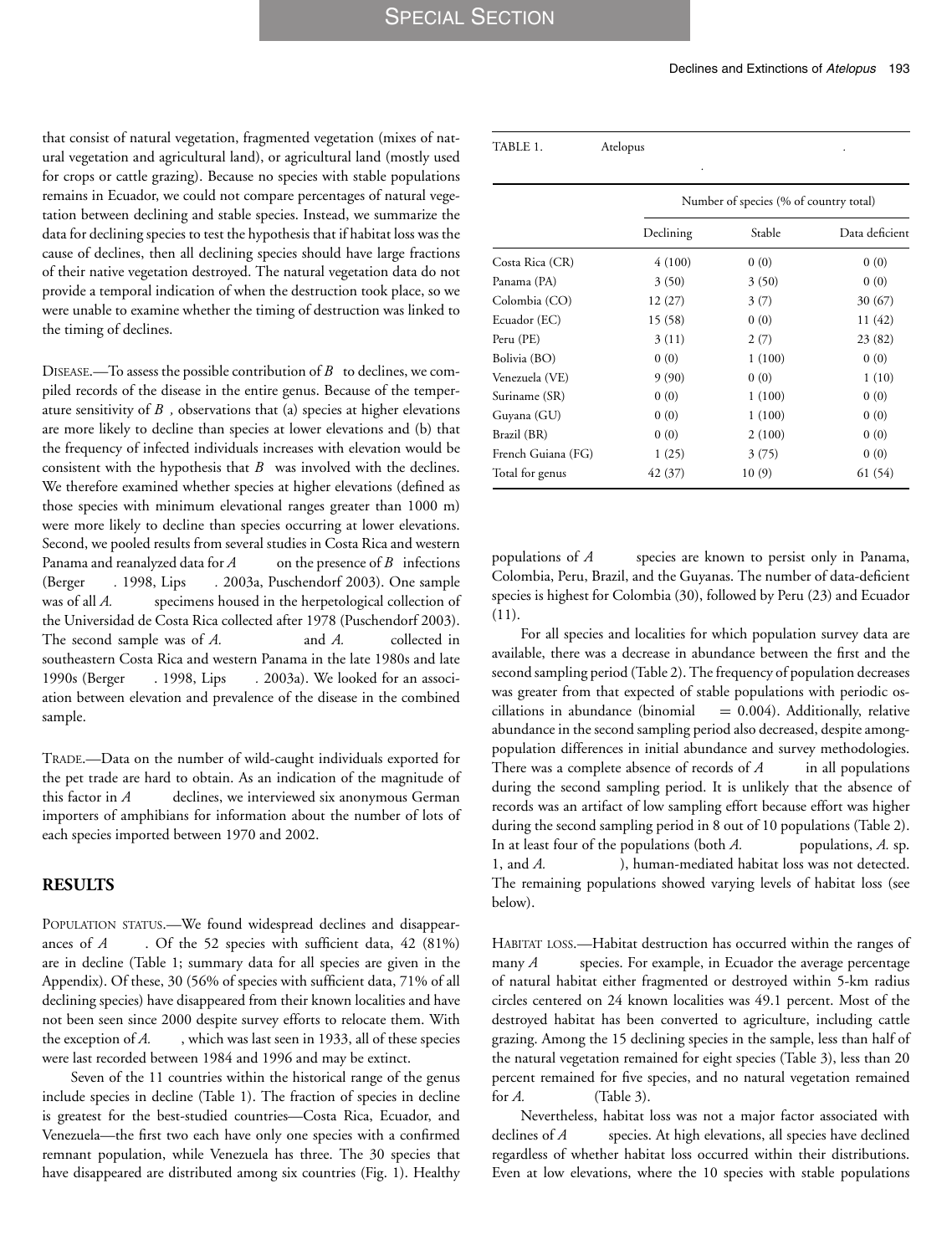| TABLE 2. $C$ |                             |              | 10  | Atelopus 11              | $\cdot$ F |                         |               |         |                                                                                                                                                                                                                                                                                                                                                                                                                                                           |       |                 |        |        |
|--------------|-----------------------------|--------------|-----|--------------------------|-----------|-------------------------|---------------|---------|-----------------------------------------------------------------------------------------------------------------------------------------------------------------------------------------------------------------------------------------------------------------------------------------------------------------------------------------------------------------------------------------------------------------------------------------------------------|-------|-----------------|--------|--------|
|              |                             |              |     |                          |           |                         |               |         | $\cdot E$                                                                                                                                                                                                                                                                                                                                                                                                                                                 |       | <b>Contract</b> | . E. D |        |
|              | $\mathcal{F} = \mathcal{F}$ | $\cdot$ ;    | , B | (2002)                   | (2003);   |                         | $\mathcal{L}$ |         | (1991), D                                                                                                                                                                                                                                                                                                                                                                                                                                                 | A     | $(1995)$ ,      |        |        |
|              | (1997),                     |              |     | $(2004)$ , <i>. E.</i> G | E.        | and the contract of the |               | .); $C$ | $\mathcal{L}^{\mathcal{L}}(\mathcal{L}^{\mathcal{L}}(\mathcal{L}^{\mathcal{L}}(\mathcal{L}^{\mathcal{L}}(\mathcal{L}^{\mathcal{L}}(\mathcal{L}^{\mathcal{L}}(\mathcal{L}^{\mathcal{L}}(\mathcal{L}^{\mathcal{L}}(\mathcal{L}^{\mathcal{L}}(\mathcal{L}^{\mathcal{L}}(\mathcal{L}^{\mathcal{L}}(\mathcal{L}^{\mathcal{L}}(\mathcal{L}^{\mathcal{L}}(\mathcal{L}^{\mathcal{L}}(\mathcal{L}^{\mathcal{L}}(\mathcal{L}^{\mathcal{L}}(\mathcal{L}^{\mathcal{L$ | $C$ – | $(1994)$ ;      |        | (1998, |
|              |                             | . <i>. .</i> |     | . .                      |           |                         |               |         |                                                                                                                                                                                                                                                                                                                                                                                                                                                           |       |                 |        |        |

| Species | Locality (Country)          | Relative abundance<br>(first sample)          | Relative abundance<br>(second sample)         | $Date(s)$ of<br>first sample | $Date(s)$ of<br>second sample |
|---------|-----------------------------|-----------------------------------------------|-----------------------------------------------|------------------------------|-------------------------------|
| $A$ .   | Las Tablas (CR)             | 348 ind marked                                | $0$ ind/pers/h                                | 1991-1993                    | 1997, 1998, 2001              |
|         |                             | 800 m, 234 replicates                         | 800 m, 36 replicates                          |                              |                               |
| $A$ .   | Río Faisanes (EC)           | $0.03$ ind/pers/h $(32 h)$                    | $0$ ind/pers/h $(39 h)$                       | 1975                         | 2001                          |
| A.      | Páramo de Guamaní (EC)      | $23.5$ ind/pers/h $(2 h)$                     | $0$ ind/pers/h $(19 h)$                       | 1967                         | 2000                          |
| $A$ .   | Páramo del Antisana (EC)    | 89–234 ind/400 m <sup>2</sup> (2 replicates)  | 0 ind/400-1000 m <sup>2</sup> (22 replicates) | 1981                         | 1999-2001                     |
| A.      | Río Faisanes (EC)           | $0.25$ ind/pers/h $(32 h)$                    | $0$ ind/pers/h $(39 h)$                       | 1975                         | 2001                          |
| A.      | Quebrada Zapadores (EC)     | $3.2$ ind/pers/h $(40 h)$                     | $0$ ind/pers/h $(58 h)$                       | 1975                         | 2000-2001                     |
| A.      | La Corcovada (VE)           | $37$ ind/pers/h $(81 h)$                      | 0 ind/pers/hr $(72 h)$                        | 1994-1995                    | 1996-2004                     |
| A.      | Río Azuela (EC)             | $0.125$ ind/pers/h (72 h)                     | 0 ind/pers/h (90.8 h)                         | 1971                         | 2000-2001                     |
| A.      | Piñango (VE)                | $0.15$ ind/pers/h $(3 h)$                     | 0 ind/pers/hr $(7 h)$                         | 1992                         | 1998                          |
| A.      | Río Lagarto headwaters (CR) | 13–151 ind/200 m <sup>2</sup> (45 replicates) | 0 ind/200 $m2$ (68 replicates)                | 1982-1983                    | 1990-2002                     |

occur, habitat loss was not associated with declines ( $\chi^2 = 2.14$ , df = 1, = 0.14). Occurrence in a protected area was also not related to  $= 0.14$ ). Occurrence in a protected area was also not related to declines for the same sample of species ( $\chi^2 = 2.45$ , df = 1, = 0.12). Moreover, across all elevations, 22 species disappeared despite occurring in protected areas.

DISEASE.—The chytrid fungus *B* was detected in 29 individuals of 14 species of *A*, including 9 of the 42 species in decline. These cases include populations from Costa Rica, Panama, Ecuador, Venezuela, and Peru (Fig. 2). *B* was detected in 9 of the 10 populations for which population survey data were available (Table 2). Four of the nine species in decline with records of  $B$  are among the 30 species that have not been observed in at least the last 5 yr. The average number of years between the first record of the disease and the last sighting of wild populations is  $3.3 \pm 2.6$  SD yr (range: 1–7 yr;  $= 4$ ). The earliest Neotropical record in Central or South America was from a  $A$ . collected in 1980 in Cañar Province, Ecuador. The collected in 1980 in Cañar Province, Ecuador. The first country records were from 1986 for Venezuela (Bonaccorso 2003) and Costa Rica (Puschendorf 2003), 1994 for Panama (Berger *al.* 1998), and 2002 for Peru (Schulte, pers. comm.).

*A* species have declined at all elevations, but species at higher elevations were more likely to decline than species in lower elevation habitats ( $\chi^2 = 14.44$ , df = 1, = 0.001). In fact, all 28 species with sufficient data inhabiting higher elevations (those with minimum elevations above 1000 m) declined and 75 percent have disappeared. Of the 24 lowland species, 58 percent of species declined and 38 percent disappeared. We were unable to identify any apparently healthy populations at the highest elevations ( $\ldots$ , above 2500 m). Most species with stable populations occurred in lowland habitats. At the highest elevations, in paramo and puna habitats, only two species, *A*.  $A$ .

*mucubajiensis*, are known to have any remaining individuals in the wild, and both populations have been reduced to a handful of individuals (E. Toral, pers. comm.; Barrio-Amorós 2004).

Compiling *A* data from previous work in Costa Rica and western Panama revealed a total of 11 *B* infections in 94 samples examined (Table 4). Infections occurred at all elevations sampled, and there was no pattern with elevation (data pooled into three 1000-m intervals, *G*-test,  $G = 1.084$ ,  $df = 2$ ,  $= 0.58$ .

TRADE.—The sample of the German importers interviewed was small and therefore the figures presented here are underestimates. Nonetheless, the results show a robust trade in  $A$  species. At least seven species that have declined, including one that disappeared, and five others were exported for sale in the pet trade (Table 5).

#### **DISCUSSION**

The genus  $A$  is in critical condition. It is in decline throughout its geographical range and in all habitats and elevational zones it is known to inhabit. Of the species with adequate data, 81 percent show evidence of decline, and merely ten species have healthy populations. In the few populations where quantitative demographic data are available, the declines have been drastic and so uniform that the overall trend cannot be considered an artifact of normal short-term oscillations in population size, especially given the lack of recovery after several decades (this study).

Habitat degradation has occurred within the ranges of many A

species, but it is not a factor strongly linked with declines. Deforestation of Andean forests is almost complete in the inter-Andean valley in Ecuador, in the Cordillera Central of Colombia, and parts of the Venezuelan Andes (Hofstede 2003), and these forests were home to many species of *A* However, much of this habitat change may have taken place well before or after declines occurred. In addition, several species can tolerate high levels of habitat loss. For example, A.

occurred within the city limits of Quito, Ecuador (Ron *et al.* 2003). Only two disappearances are strongly linked to habitat loss. The only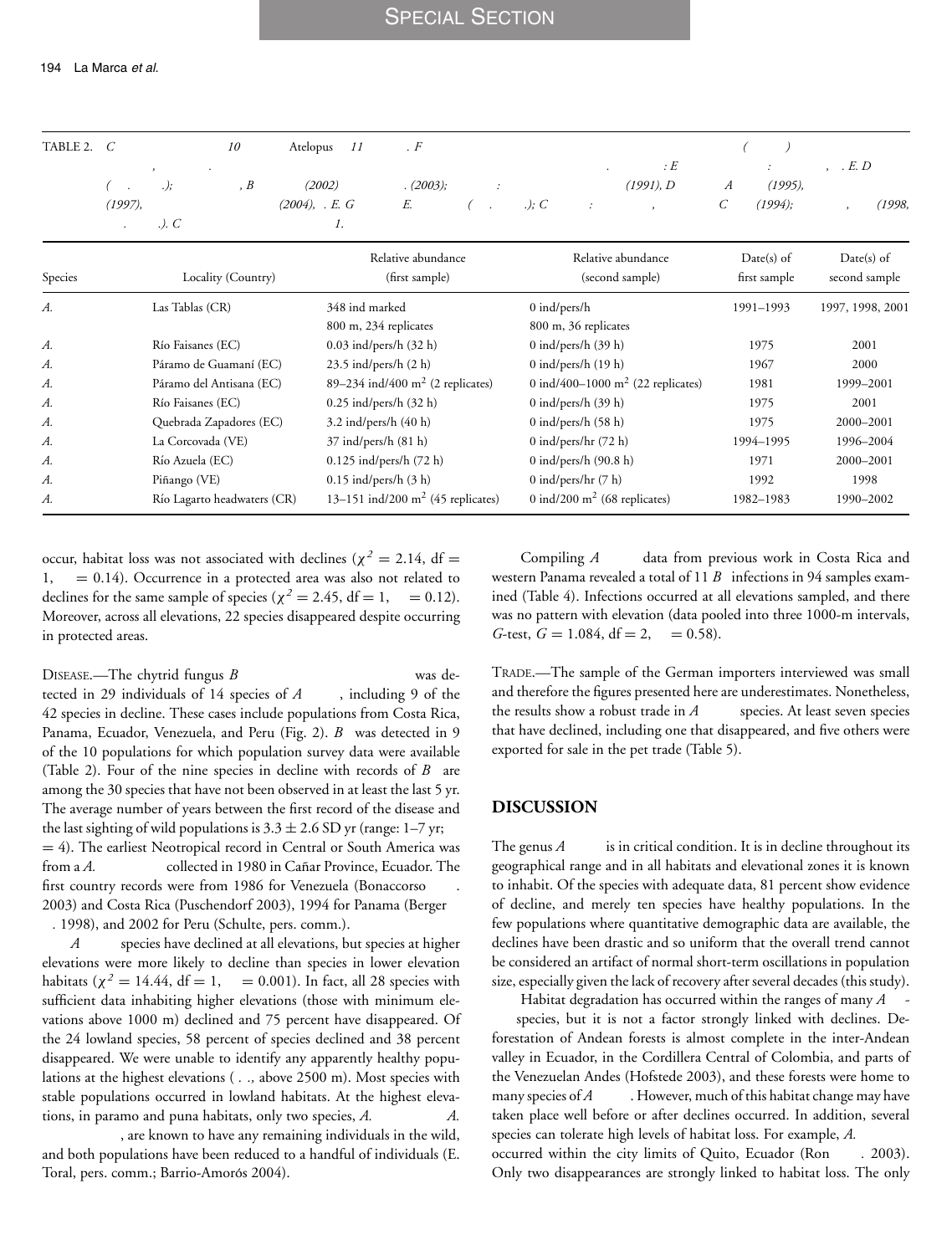| TABLE 3.     | $5-$                  | 137              | 24                                                     |
|--------------|-----------------------|------------------|--------------------------------------------------------|
| Atelopus     | $\cal E$              |                  | $\colon$ (1)                                           |
| $10$         | J                     |                  | .11<br>$\left( 2\right)$                               |
|              |                       | ; $(3)$<br>.12   |                                                        |
|              | $(4)$ . 13            |                  | (5)<br>.19<br>$\cdot$                                  |
|              | $\mathcal{C}_{0}^{2}$ | $\boldsymbol{I}$ |                                                        |
| А<br>species |                       |                  | Natural vegetation Fragmented Agriculture and pastures |
| D            |                       |                  |                                                        |
|              | 15.4                  | 21.7             | 62.9                                                   |
|              | 51.6                  | 3.3              | 45.1                                                   |
|              | 54.7                  | 11.2             | 34.1                                                   |
|              | 18.4                  | 26.3             | 55.3                                                   |
|              | 23.9                  | 15.6             | 60.5                                                   |
|              | 53.6                  | 1.8              | 44.6                                                   |
|              | 19.8                  | 8.9              | 71.3                                                   |
|              | 47.9                  | 4.1              | 48.0                                                   |
|              | 12.3                  | 37.1             | 50.6                                                   |
|              | 89.9                  | $\boldsymbol{0}$ | 10.1                                                   |
|              | $\boldsymbol{0}$      | 59.7             | 40.3                                                   |
|              | 92.0                  | 1.1              | 6.9                                                    |
|              | 78.6                  | 18.7             | 27.7                                                   |
|              | 53.5                  | 34.5             | 12.0                                                   |
| sp. 19       | 45.5                  | 6.6              | 47.9                                                   |
| D            |                       |                  |                                                        |
|              | 57.2                  | 18.3             | 24.5                                                   |
|              | 82.7                  | 9.9              | 7.4                                                    |
|              | 64.0                  | $\boldsymbol{0}$ | 36.0                                                   |
|              | 45.9                  | 24.8             | 29.3                                                   |
|              | 99.1                  | $\boldsymbol{0}$ | 0.9                                                    |
| sp. 10       | 99.5                  | $\boldsymbol{0}$ | 0.5                                                    |
| sp. 11       | 15.1                  | 84.8             | $0.1\,$                                                |
| sp. 12       | 94.7                  | 5.3              | $\boldsymbol{0}$                                       |
| sp. 13       | 31.3                  | 13.2             | 55.5                                                   |

known population of *A*. disappeared following habitat destruction of a humid seasonal forest near Maracay, Venezuela, and has not been seen since 1933 (Lötters . 2004). The type locality of *A*. was completely deforested by the mid-1980s and the last individuals were seen in 1992 (E. La Marca, pers. comm.).

The assertion that habitat loss is not a major factor in declines is supported by our observation that 32 species have declined despite ongoing protection of at least part of their ranges. Among these, 22 species have completely disappeared. Establishing protected areas is not sufficient to conserve *A* species; additional species-specific efforts will be needed to effectively conserve the remaining species. Below, we discuss five possible additional causes of *A* declines: disease, climate change, trade, introduced predators, and environmental contamination. Infection by *B* has been clearly linked

with declining amphibian populations at numerous Latin America sites. Most species of *A* have not been examined for the presence of *B*, although most of those examined have been found to be infected.



FIGURE 2. Known locations and dates of  $B$  infections in  $A$  superimposed on the range of the genus.

The first report of infection by  $B$  was in an  $A$  collected in 1980, in Ecuador, years before population declines were noticed (Ron 2003). Our sample indicates that when detected,  $B$  is present for an average of 3 yr before the complete disappearance of a species. The disease has infected species across a wide range of elevations in Costa Rican *A* (Table 4). The disease may occur widely and may only be virulent at cooler, higher elevation sites as laboratory studies of *B* physiology suggest. The observation that *A* species occurring in higher elevation habitats are more likely to decline and disappear even though they may occur in protected areas (Fig. 2) is consistent with this hypothesis.

Laboratory experiments show that  $B$  can cause mortality in most tested species of frogs (Berger *et al. 1998*, Daszak *et al. 2003*), although some amphibians may be resistant ( . ., Davidson *et al. 2003*). No species of *A* has yet been tested, although dead individuals of several species had levels of infection thought to be lethal. These animals were hT64tha243.j(a)us(at)-284.pri1(or)-284.1o4tha24362(population)85.3(decli4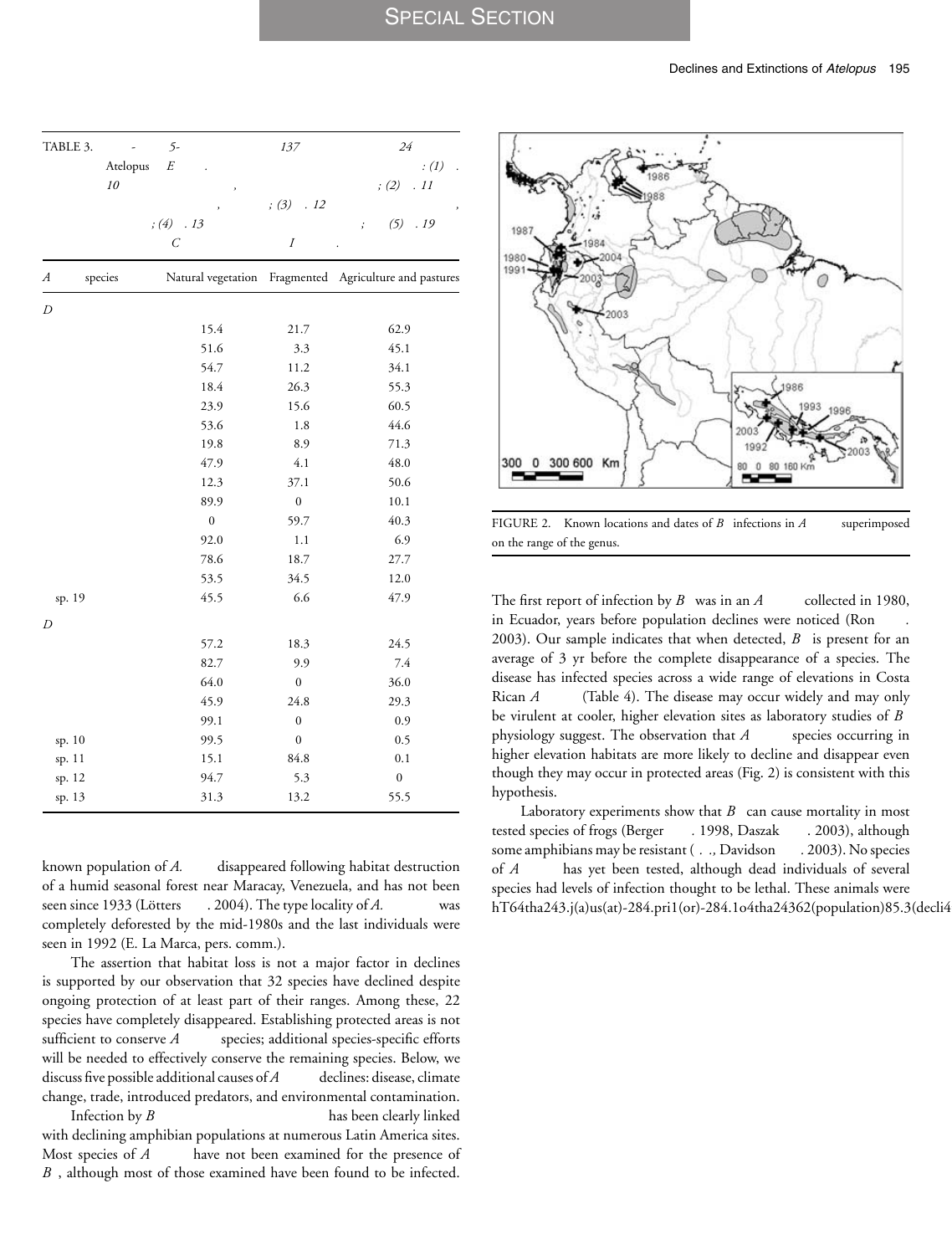| TABLE 5.        | Atelopus |                                                                                  |      | ,                                |
|-----------------|----------|----------------------------------------------------------------------------------|------|----------------------------------|
|                 |          | G                                                                                | E    | 1970<br>2002,                    |
| Species         |          | Country of origin                                                                |      | Number of lots                   |
| Declining       |          |                                                                                  |      |                                  |
| A.              |          | Venezuela                                                                        | 1    |                                  |
| А.              |          | Venezuela                                                                        | > 20 |                                  |
| $\mathcal{A}$ . |          | Ecuador                                                                          |      | > 20 (from different localities) |
| $\mathcal{A}$ . |          | Peru                                                                             | < 15 |                                  |
| $\mathcal{A}$ . |          | Peru                                                                             | >15  |                                  |
| А.              |          | Costa Rica, Panama                                                               | > 20 |                                  |
| А.              |          | Panama                                                                           | 5    |                                  |
| Stable          |          |                                                                                  |      |                                  |
| A.              | a        | French Guiana                                                                    |      | > 20 (from different localities) |
| $\mathcal{A}$ . |          | Panama                                                                           | 1    |                                  |
| А.              |          | complex French Guiana, Suriname $\langle 10 \rangle$ (from different localities) |      |                                  |
| А.              |          | Colombia                                                                         | 1    |                                  |
| Data deficient  |          |                                                                                  |      |                                  |
| $\mathcal{A}$ . |          | Peru                                                                             | 2    |                                  |

<sup>a</sup>it includes the suggested junior synonym *A* 

(*e.g.,* Lips *et al.* 2003a, Ron *et al*. 2003). The presence of *Bd* in ten declining species of *A* in five Central and South American countries is consistent with the hypothesis that this fungus is an important factor in population declines throughout much of the Neotropics.

Climate change has been correlated with amphibian population declines in some *A* populations in Costa Rica, Ecuador, and Venezuela (Pounds . 1999, Ron . 2003, Pounds & Pushendorf 2004, E. La Marca, pers. comm.). Evidence from various systems has shown that global warming can cause diverse biotic changes ( $\dots$ Walther *et al*. 2002, Parmesan & Yohe 2003, Root *et al*. 2003). Some data indicate an indirect effect of climate change on breeding activities and perhaps infectious disease (reviewed in Carey & Alexander 2003), but only further research will clarify what role climate change plays in declines of *A* species.

Recent work with *B* has increased our understanding of its relationship to the physical environment, but much remains to be learned. In laboratory experiments with *and D B* grew best and was most lethal under cool (22°C), moist conditions (Woodhams . 2003, Piotrowski . 2004). Maintaining the Australian frog *Litoria chara characteria characteria chem ch* at 37°C for prolonged periods cleared them of infection (Woodhams . 2003). Exposure to low humidity may also be beneficial, as an infection may not be lethal unless there is enough moisture for zoospores to survive and re-infect their host (R. A. Alford, pers. comm.). Mesocosm experiments with tadpoles of the Panamanian frog **Smith-** indicate that warmer temperatures decrease infection of *B* (P. Murphy and K. Lips, pers. comm.). Together these results suggest that an amphibian may be able to avoid or survive infection by *B* in particular microhabitats or by performing particular behaviors such as basking in the sun to raise their body temperatures.

Legal and illegal trading is suspected to have caused declines in some amphibian populations ( $\ldots$ , Gorzula 1996). Hundreds of *A*. *zetekion* collected in the 1960s for the pharmaceutical industry of Europe and North America (Fuhrman 1986), and a number of species are popular in the pet trade (Schulte 1980, Heselhaus & Schmidt 1994; Table 5). Because individuals are generally difficult to maintain or reproduce in captivity (Mebs 1980, Haas 1995), and usually die shortly after being captured (Schulte 1980, Staniszewski 1995), all *A* traded are probably wild-caught. Although several illegal shipments of *A*. have been confiscated at U.S. ports of entry (K. Zippel, pers. comm.), gauging the volume of this clandestine traffic is difficult. The pressure on some populations, however, could be important. La Marca and Reinthaler (1991) suggested overcollecting as a cause of declines in Venezuelan Andean *A*, although the most striking example could be that of *A. varius,* which was collected by the thousands, year after year, in the 1970s in Costa Rica and exported to Germany (S. Lötters, pers. comm.). Evidence of overcollection in other countries is rare, although yearly collection of a few specimens of *A*. *in Peru has apparently con*tributed to the decline of one population near Tarapoto (R. Schulte, pers. comm.). Nevertheless, there is no evidence that overcollecting has been so intense that it contributed to widespread extirpation of populations of any species. For example, populations of *A*. began to decline long after they were heavily collected.

Introduced predators such as trout ( $\dots$ , **Onchorhynchus** and *Salmond* and the American bullfrog (*Rana categoriana)* may also play a role. Some researchers have blamed declines in Venezuela and Ecuador on these species (La Marca & Reinthaler 1991, Ordoñez 1996, Ron . 2003), although it is unclear whether these predators feed on  $A$  (Hayes  $\&$ Jennings 1986, Hanselmann . 2004), or whether they might serve as disease vectors (Hanselmann . 2004). In addition to direct effects, introduced predators can have indirect effects by affecting nutrient cycles and algae production (Schindler *et al. 2001*), which can alter growth and survival in some larval amphibians (Knapp & Matthews, 2000). In some regions, there is no link between introduced fish and amphibian population declines. There are no introduced predators, for example, in Costa Rica's Monteverde Cloud Forest Preserve, yet *A* sp. 1 populations disappeared from there in the late 1980s. Trout were introduced to the highlands of Chiriquí, Panama in 1925 (Hildebrand 1938) but declines did not occur there until the 1990s (Lips 1999). Similarly, at some Andean localities in Ecuador and Venezuela, *A* coexisted with trout for at least three decades before noticeable declines occurred (Ron *et al. 2003, E. La Marca, pers. comm.).* It is possible that salmonids have caused reductions in population at some localities, but it is unlikely that they are related to widespread declines.

The effect of environmental contamination on *A* declines is largely unknown. Many chemicals are widely used in agriculture or mining in Latin America (FAO 2003), but research on their deleterious effects on amphibians is just beginning (Izaguirre *et al*. 2000, Lajmanovich *et*

*al*. 2003). Contamination from gold mining is suspected in the loss of a population of *A*. ear Cajamarca, Peru, in the last decade (R. Schulte, pers. comm.). Targeted research on the effects of contaminants on *A* or most other Neotropical amphibians has not yet begun.

RESEARCH NEEDS.—Information is lacking about natural fluctuations and extinctions in most tropical amphibian species, although the findings of this study emphasize that many *A* species and populations that were formerly regularly encountered have not been seen in many years and some species are likely extinct. In the last 5 yr, field researchers have found small populations of four species of *A* many years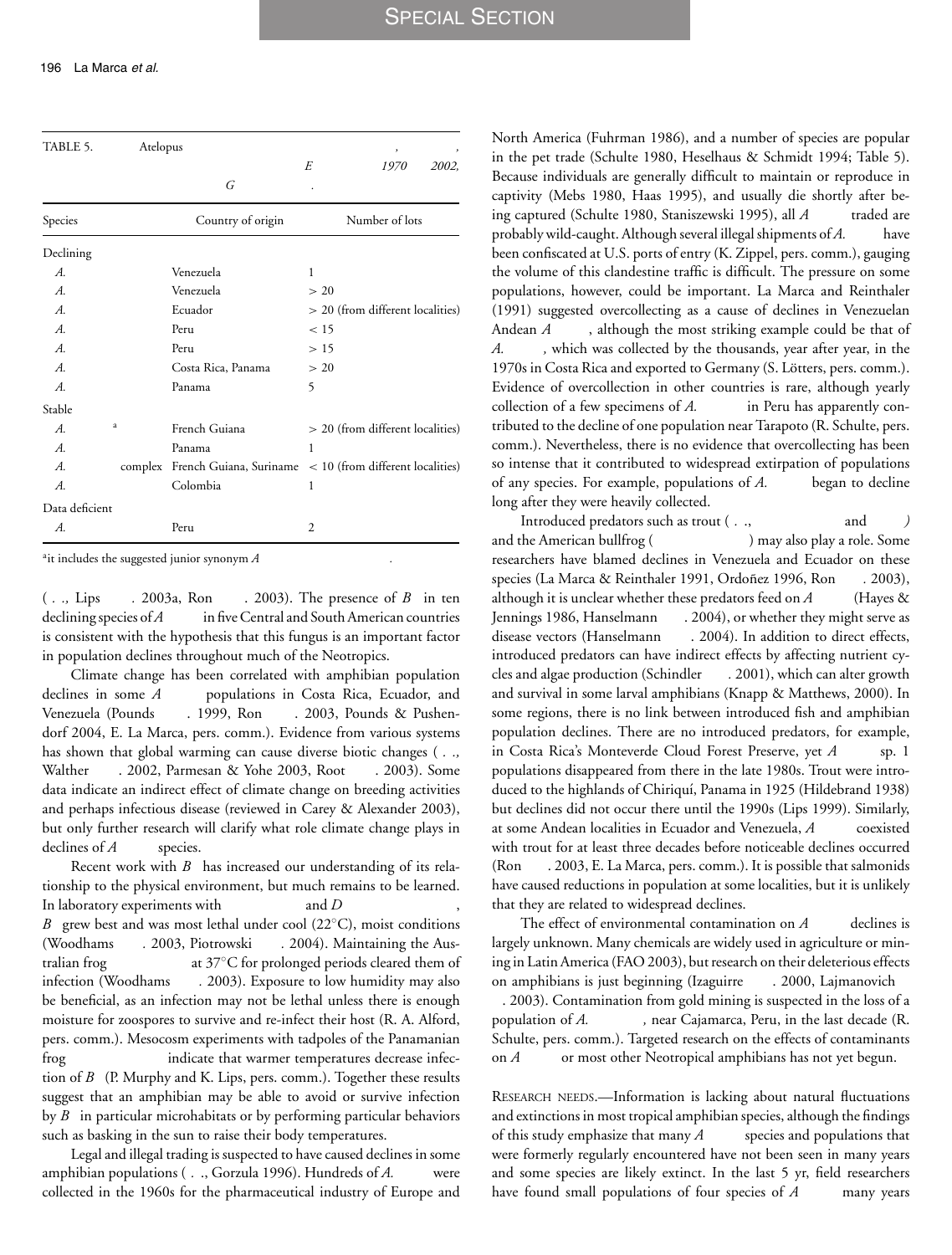after historical populations were extirpated. Some of these discoveries resulted from surveys in regions of difficult access that revealed previously unknown populations, while others came after intensive monitoring. In all four cases,  $B$  has been identified in individuals of these species and was thought to be involved in the original population declines. The existence of these populations underscores the need for research into the role of microhabitat variation in  $B$  infection and the potential for evolved resistance. Examples include a population of *A* 

found in Venezuela 17 yr after it had been declared extirpated and after 8 yr of intensive surveys (Manzanilla & La Marca 2004), 23 individuals of *A*. **hunch** found after intensive searches between 1990 and 1993 (La Marca & Lötters 1997, García-Pérez 1997), several tadpoles of *A.* sp. 36 in Venezuela (J. E. García-Pérez, pers. comm.), and 36 individuals of *A* sp. 13 found in southwestern Ecuador (S. Ron, pers. comm.). These populations require intensive study to determine how they have persisted when so many other populations have been lost.

We recommend additional research into possible causes of declines, as well as studies of taxonomy and ecology, including physiology, population dynamics, and population genetics. The alarming number of losses documented in this genus calls for extensive surveys of moderate and high elevation habitats throughout Central and South America to evaluate the population status of all species and to initiate monitoring efforts where populations persist. It is especially important to search for  $B$  in extant populations of lowland species of *A*, because the interaction among lowland frogs, the environment, and  $B$  may differ from those in upland areas.

Insufficient sampling of older museum material prevents greater precision of the timing of disease outbreaks. Few sites were resurveyed regularly, so the date of declines is rarely known precisely. The timing of these decline events in many cases is not precisely known, especially for rarely visited remote sites. We recommend the examination of museum specimens of  $A$  that have declined for the presence of  $B$ .

CAPTIVE BREEDING. - Captive breeding programs have begun for *A* in Peru (D. Bernauer, pers. comm.), *A.* sp. 13 from Ecuador, *A.* and *A.* from Panama (Zippel 2002), and *A* 

*ius sensu lato* from Suriname (R. Gagliardo, pers. comm.). The long-term feasibility of these programs remains to be determined, but as an example of short-term success the Detroit and Baltimore Zoos have maintained and bred populations of *A*. and *A*. (K. Zippel, pers. comm.). Because so many species have already disappeared, captive breeding will not be a means for saving the entire genus. Nonetheless, these programs may be the only strategy currently available to conserve the few remaining extant populations. At present, two likely causes for population declines, *B* and climate change, cannot be counteracted in wild populations. The only conservation tool available when either of these two factors is present is **breeding programs.** 

#### **CONCLUSIONS**

Our findings point to *A* as the most striking case of catastrophic species loss ever documented for a single amphibian, or perhaps vertebrate, genus in recent history. Declines have happened recently and rapidly, with 29 species disappearing in the last 20 yr. A large number of species declined or disappeared despite occurring in areas protected from habitat destruction. Although no single factor can explain all the declines, existing data suggest two factors are most relevant. Infection by *B* followed by dramatic population declines in remote, protected habitats argue for an important role for disease. Climate change can affect amphibian ecology and may indirectly operate with disease in population declines. Although habitat loss has undoubtedly affected *A* 

and accounts for the decline of a few species, it cannot explain widespread declines and extinctions in the genus.

*A* species are generally easy to detect and census, and may reflect the population status of other co-occurring anurans that are harder to census because of their habits, activity patterns, or low abundance. Indeed, equally dramatic losses of other amphibians that co-occur with *A* species have been reported from some well-studied localities (Pounds . 1997; Lips 1998, 1999; Lips . 2003b). Because amphibians represent a significant pool of available prey in tropical ecosystems, declines in their abundance should negatively affect predator populations, such as the diverse guild of tropical frog-eating snakes and birds (Cadle & Greene 1993, Pounds *et al. 1999*, Poulin *et al. 2001*). Similarly, adult amphibians regulate insect populations while larvae determine standing stock of primary producers in many aquatic habitats. These population changes are expected to cascade through aquatic and terrestrial food webs, with often unexpected consequences (Kupferberg 1997, Flecker *a.* 1999, Ranvestel *a.* 2004).

#### **ACKNOWLEDGMENTS**

We gratefully acknowledge the following people whose efforts and sharing of valuable data (sometimes unpublished) were critical to the completion of the database that constitute the core of this paper: A. Acosta, C. Aguilar, R. Albornoz, A. Almendáriz, A. Amézquita, A. Angulo, M. C. Ardila-Robayo, W. Arrizabal, C. Azevedo-Ramos, U. Barrantes, R. Boistel, W. Bolívar, M. Born, M. Bustamante, A. Cadena, A. Castillo, A. Catenazzi, J.C. Chaparro-Auza, L. Coloma, C. Cortez, M. Crump, W. E. Duellman, I. De la Riva, E. Fernández-Badillo, Q. Fuenmayor, R. Gagliardo, I. García, M. I. Herrera, R. Heyer, M. Hoogmoed, E. van der Horst, J. Icochea-Monteza, C. Jaramillo, K. H. Jungfer, J. Köhler, J. Lescure, J.D. Lynch, R.A. Maldonado-Silva, J. L. Martinez, A. Merino-Viteri, A. Miranda-Leiva, M. Morales, M. Osorno-Muñoz, A. Quevedo-Gil, M. P. Ramírez-Pinilla, M. Read, S. Reichle, J. M. Renjifo, R. Reynolds, A. Rodríguez, S. Ron, A. Salas, S. Santiago, J. Savage, F. Solís, Ulrich, M. Vences, P. Weygoldt and M. Yánez-Muñoz. For their personal communications, we thank R. A. Alford, D. Bernauer, R. Gagliardo, S. Ron, and K. Zippel. We are grateful to the Research and Analysis Network for Neotropical Amphibians (RANA) for sponsoring meetings in which we discussed ideas that led to this paper, and to N. Cox for making the distribution maps from the Global Amphibian Assessment available to us. This material is based upon work supported by the National Science Foundation under grants DEB-0130273, DEB-0213851, DEB-0234386, and INT-0322375.

#### **LITERATURE CITED**

AAE. 2000. Almanaque Electrónico Ecuatoriano. Información espacial para aplicaciones agropecuarias. PROMSA, Alianza Jatun Sacha/CDC Ecuador, Mud Springs Geographers, CIMMYT, ESPE, Quito, Ecuador.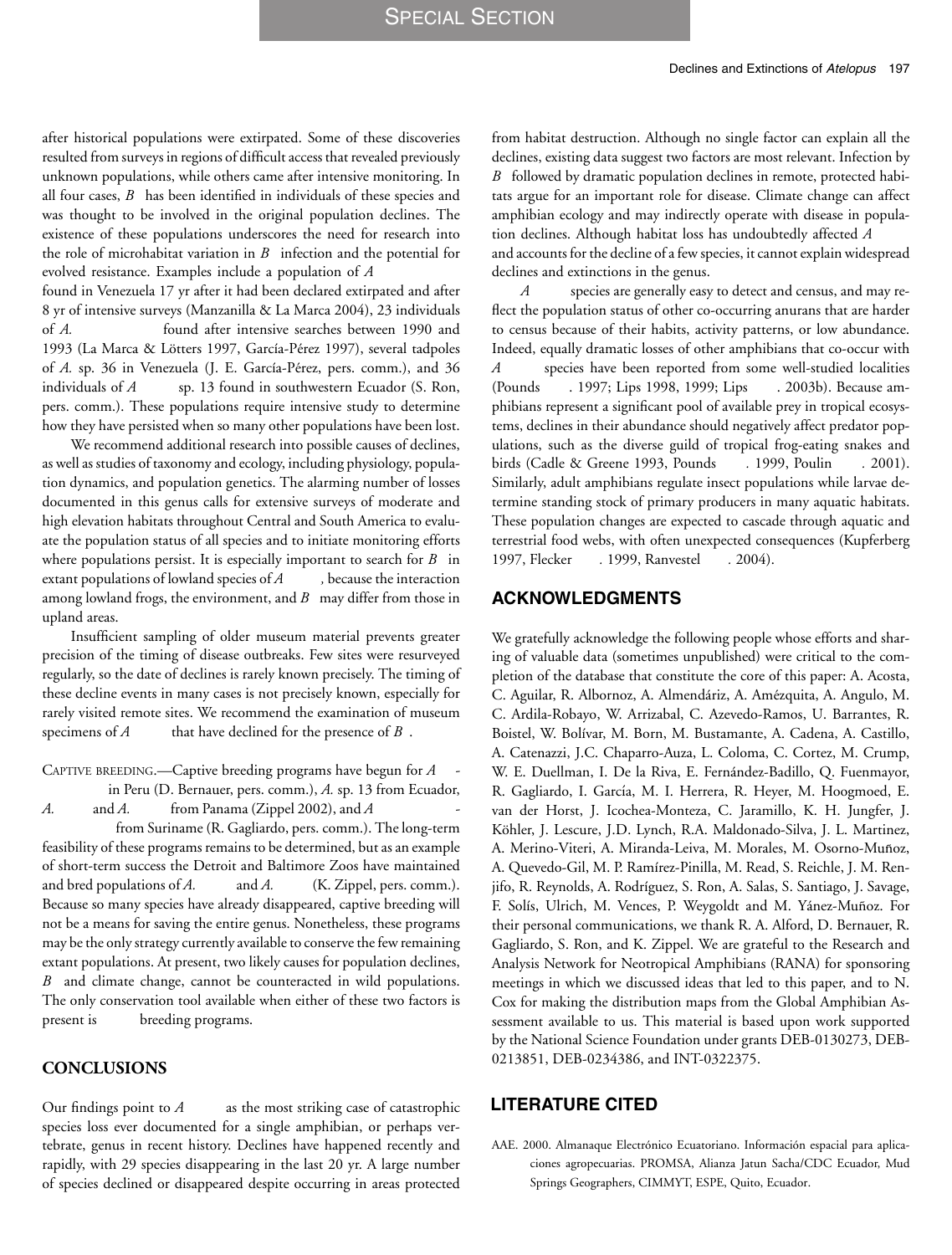# SPECIAL SECTION

- ALFORD, R. A., AND S. J. RICHARDS. 1999. Global amphibian declines: A problem in applied ecology. Annu. Rev. Ecol. Syst. 30: 133–116.
- BARRIO-AMORÓS, C. L. 2004. *A* still survives in the Andes of Venezuela: Preliminary report. Froglog 66: 2–3.
- BERGER, L., R. SPEARE, P. DASZAK, D. E. GREEN, A. A. CUNNINGHAM, R. SLOCOMBE, C. L. GOGGIN, A. D. HYATT, K. R. MACDONALD, H. B. HINES, K. R. LIPS, G. MARANTELLI, AND H. H. PARKES. 1998. Chytridiomycosis causes amphibian mortality associated with population declines in the rainforests of Australia and Central America. Proc. Natl. Acad. Sci. USA 95: 9031–9036.
- BONACCORSO E., J. M. GUAYASAMIN, D. MÉNDEZ, AND R. SPEARE. 2003. Chytridiomycosis in a Venezuelan amphibian (Bufonidae: *A* ). Herpetol. Rev. 34: 331–334.
- BURROWES, P. A., R. L. JOGLAR, AND D. E. GREEN. 2004. Potential causes for amphibian declines in Puerto Rico. Herpetologica 60: 141–154.
- BUSH, M. B., M. R. SILMAN, AND D. H. URREGO. 2004. 48000 years of climate and forest change in a biodiversity hot spot. Science 303: 827–829.
- BUSTAMANTE, M. R. 2002. Monitoreos de poblaciones de anuros en los Andes del Ecuador, con enfasis en el estudio poblacional de las especies del Bosque Pro- ´ tector Cashca-Totoras (provincia Bolívar). B.Sc. thesis. Pontificia Universidad Catolica del Ecuador, Quito, Ecuador. ´
- CADLE, J. E., AND H. W. GREENE. 1993. Phylogenetic patterns, biogeography and the ecological structure of neotropical snake assemblages. *I* R. Ricklefs and D. Schluter (Eds.). Species diversity in ecological communities: Historical and geographical perspectives, pp. 281–293. University of Chicago Press, Chicago, Illinois.
- CAREY, C., AND M. A. ALEXANDER. 2003. Climate change and amphibian declines: Is there a link? Divers. Distrib. 9: 111–121.
- COLLINS, J. P., AND A. STORFER. 2003. Global amphibian declines: Sorting the hypotheses. Divers. Distrib. 9: 89–98.
- DAVIDSON, E. W., M. PARRIS, J. P. COLLINS, J. E. LONGCORE, A. P. PESSIER, AND J. BRUNNER. 2003. Pathogenicity and transmission of chytridiomycosis in tiger salamanders (*A*  $\qquad \qquad$  ). Copeia 2003: 601–607.
- DASZAK, P., A. A. CUNNINGHAM, AND A. D. HYATT. 2003. Infectious disease and amphibian population declines. Divers. Distrib. 9: 141–150.
- DURANT, P., AND E. J. ARELLANO. 1995. Importancia de la biodiversidad para el género humano. *I M. E. Alonso (Ed.)*: La Biovidersidad Neotropical y la Amenaza de las Extinciones, pp. 71-93. Cuadernos de Química Ecológica No. 4, University of Los Andes, Mérida, Venezuela.
- FAO. 2003. FAOSTAT on-line statistical service. Food and Agriculture Organization, Rome. Electronic Database available at http://apps.fao.org.
- FLECKER, A. S., B. P. FEIFAREK, AND B. W. TAYLOR. 1999. Ecosystem engineering by a tropical tadpole: Density-dependent effects on habitat structure and larval growth rates. Copeia 1999: 495–500.
- FROST, D. R. 2004. Amphibian species of the World: An online reference. V2.21 (inquiry: 24 April 2004). [Available at http://research.amnh.org/herpetology/ amphibia/index.html] New York.
- FUHRMAN, F. A. 1986. Tetrodotoxin, tarichatoxin, and chiriquitoxin: Historical perspectives. Ann. N.Y. Acad. Sci. 479: 1–14.
- GARCÍA-PÉREZ, J. E. 1997. Evaluación del estado poblacional de dos especies de sapitos amenazadas de extinción: *A*<sup>y</sup> *A*<sup>sp. (Anura:</sup> Bufonidae) Parque Nacional Sierra Nevada y Parque Nacional Páramo Guaramacal "General Cruz Carrillo," en los Andes venezolanos: Resultados preliminares. *I* I. Novo, L. G. Morales, C. T. Rodríguez, and G. Martínez (Eds.). Ciencia y Conservación en el Sistema de Parques Nacionales de Venezuela, pp. 211–216. Caracas, Venezuela.
- GORZULA, S. 1996. The trade of dendrobatid frogs from 1987 to 1993. Herpetol. Rev. 27: 116–123.
- HAAS, W. 1995. Zur Fortpflanzungsbiologie von *A* Flaphe 3: 2–6.
- HANSELMANN, R., A. RODRÍGUEZ, M. LAMPO, L. FAJARDO-RAMOS, A. A. AGUIRRE, A. M. KILPATRICK, J. P. RODRÍGUEZ, AND P. DASZAK. 2004. Presence of an emerging pathogen of amphibians in introduced bullfrogs Venezuela. Biol. Conserv. 120: 115–119.
- HAYES, M. P., AND M. R. JENNINGS. 1986. Decline of ranid frogs in western North America: Are bullfrogs (*Rana categoriana)* responsible? J. Herpetol. 20: 490– 509.
- HESELHAUS, R., AND M. SCHMIDT. 1994. Harlequin frogs. A complete guide. T. F. H. Publications, Neptune City, New Jersey.
- HEYER, W. R., A. S. RAND, C. A. G. DACRUZ, AND O. L. PEIXOTO. 1988. Decimations, extinctions, and colonizations of frog populations in southeast Brazil and their evolutionary implications. Biotropica 20: 230–235.
- HILDEBRAND, S. F. 1938. A new catalogue of the fresh-water fishes of Panama. Field Mus. Nat. Hist., Zool. Ser. 22: 216–359.
- HILTON-TAYLOR, C. 2000. IUCN Red List of threatened species. IUCN Species Survival Commission, Gland, Switzerland.
- HOFSTEDE, R. 2003. Los páramos en el mundo: su diversidad y sus habitantes. *I* R. Hofstede, P. Segarra, and P. Mena Vásconez (Eds.). Los Páramos del Mundo. Proyecto Atlas Mundial de los Páramos, pp. 15-38. Global Peatland Initiative/NC-UICN/EcoCiencia, Quito, Ecuador.
- HOULAHAN, J. E., C. S. FINDLAY, B. R. SCHMIDT, A. H. MEYER, AND S. L. KUZMIN. 2000. Quantitative evidence for global amphibian population declines. Nature 404: 752–755.
- IUCN, Conservation International, and NatureServe. 2004. Global amphibian assessment. Web publication available at http://www.globalamphibians.org.
- IZAGUIRRE, M. F., R. C. LAJMANOVICH, P. M. PELTZER, A. P. SOLER, AND V. H. CASCO. 2000. Cypermethrin-induced aptosis in the telencephalon of

tadpoles (Anura: Leptodactylidae). Environ. Contam. Toxicol. 65: 501–507.

- JARAMILLO, C. A., R. IBÁÑEZ, E. BERMINGHAM, K. ZIPPEL, A. WISNIEWSKI, AND E. LINDQUIST. 2003. Filogenia de las ranas del general *A* (Anura: Bufonidae) de América Central basada en un análisis de ADNmt. Programa y Resúmenes, VI Congreso Latinoamericano de Herpetología, Lima, Perú.
- KNAPP, R. A., AND K. R. MATTHEWS. 2000. Non-native fish introductions and the mountain yellow-legged frog from within protected areas. Conserv. Biol. 14: 428–438.
- KUPFERBERG, S. 1997. Facilitation of periphyton production by tadpole grazing: Functional differences between species. FW Biol. 37: 427–439.
- LAJMANOVICH, R. C., M. T. SANDOVAL, AND P. M. PELTZER. 2003. Induction of mortality and malformation in **Scinax in** tadpoles exposed to glyphosate formulations. Env. Contam. Toxicol. 70: 612–618.
- LA MARCA, E. 1983. A new frog of the genus *A* (Anura: Bufonidae) from a Venezuelan cloud forest. Milwaukee Publ. Mus. Contrib. Biol. Geol. 54:  $1 - 12$ .
- ———, AND S. LOTTERS ¨ . 1997. Monitoring of declines in Venezuelan *Atelopus*. *In* W. Böhme, W. Bischoff, and T. Ziegler (Eds.). Herpetologia Bonnensis, pp. 207– 213. Bonn, Germany.
- ———, AND H. P. REINTHALER. 1991. Population changes in *Atelopus* species of the Cordillera de Merida, Venezuela. Herpetol. Rev. 22: 125–128. ´
- LESCURE, J., AND C. MARTY. 2000. Atlas des amphibiens de Guyane. Patrimoines Naturels 45: 1–388.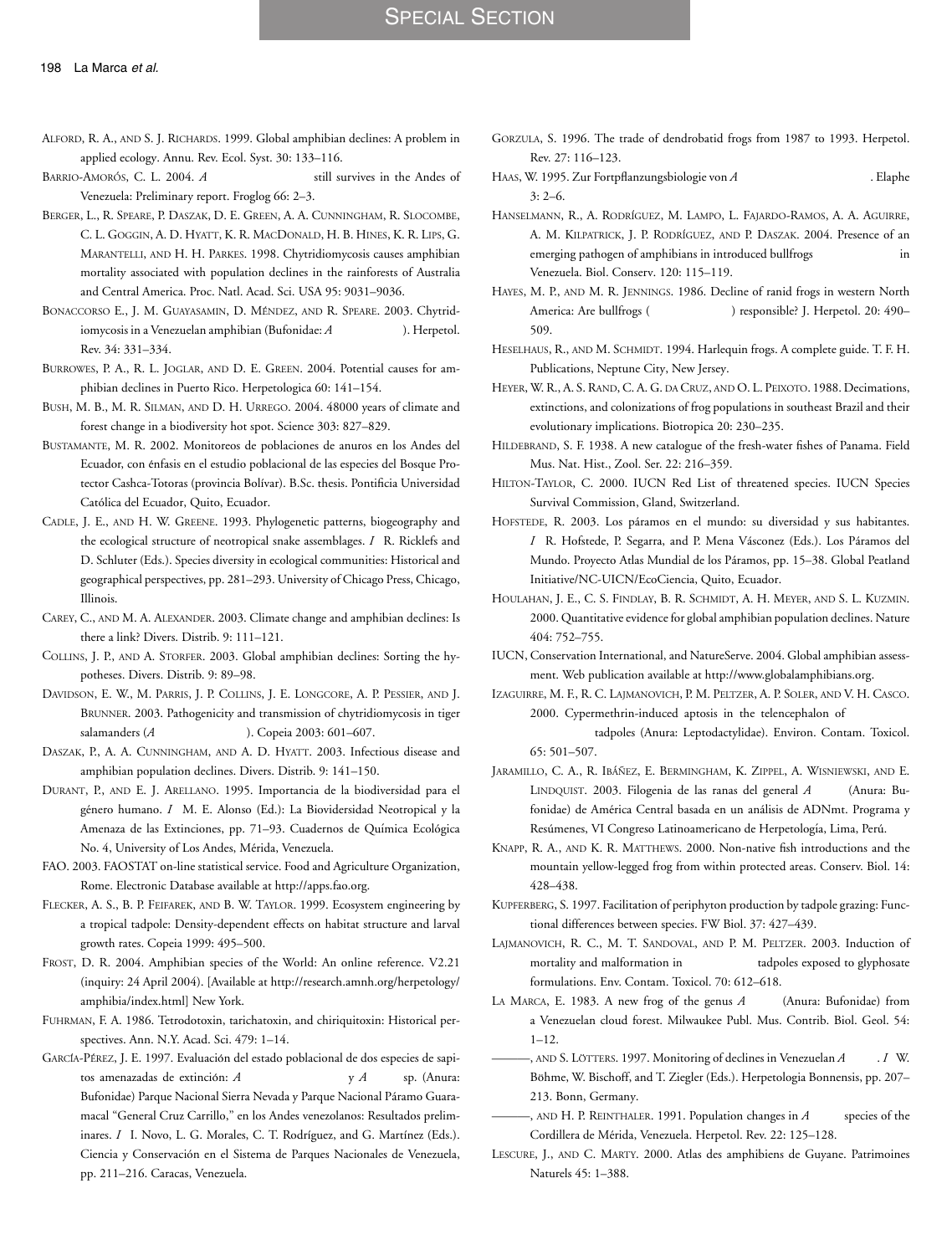# SPECIAL SECTION

- LIPS, K. R. 1998. Decline of a tropical montane amphibian fauna. Conserv. Biol. 12: 106–117.
- ———. 1999. Mass mortality and population declines of anurans at an upland site in western Panama. Conserv. Biol. 13: 117–125.
- ———, D. E. GREEN, AND R. PAPENDICK. 2003a. Chytridiomycosis in wild frogs from southern Costa Rica. J. Herpetol. 37: 215–218.
- ———, J. D. REEVE, AND L. WITTERS. 2003b. Ecological traits predicting amphibian population declines in Central America. Conserv. Biol. 17: 1078–1088.
- ———, J. R. MENDELSON III, A. MUNOZ ˜ -ALONSO, L. CANSECO-MARQUEZ, AND D. G. MULCAHY. 2004. Amphibian population declines in montane southern Mexico: Resurveys of historical localities. Biol. Conserv. 119: 555– 564.
- LÖTTERS, S. 1996. The Neotropical toad genus  $A$ . *I* M. Vences and F. Glaw Verlags GbR, Cologne, Germany.
- ———, E. LA MARCA, AND M. VENCES. 2004. Redescriptions of two toad species of the genus *A* from coastal Venezuela. Copeia 2004: 222–234.
- LYNCH, J. D. 1993. A new harlequin frog from the Cordillera Oriental of Colombia (Anura, Bufonidae, A<sup>del</sup>). Alytes 11: 77-87.
- MANZANILLA, J., AND E. LA MARCA. 2004. Population status of the Rancho Grande harlequin frog (*A<sup>Lichtenstein and Martens 1856*), a proposed</sup> critically endangered species from the Venezuelan Coastal Range. Memoria de la Fundación La Salle de Ciencias Naturales, Caracas 62: 5-29.
- MCCRANIE, J. R., AND L. D. WILSON. 2002. The amphibians of Honduras. Society for the Study of Amphibians and Reptiles, Ithaca, New York.
- MEBS, D. 1980. Zur Fortpflanzung von *A* (Amphibia: Salientia: Bufonidae). Salamandra 16: 65–81.
- ORDOÑEZ, M. J. 1996. Censo y análisis de las piscifactorias de Azuay y Cañar. Tesis de Biologo, Universidad del Azuay, Cuenca, Ecuador. ´
- PARMESAN, C., AND G. YOHE. 2003. A globally coherent fingerprint of climate change impacts across natural systems. Nature 421: 37–42.
- PIOTROWSKI, J. S., S. L. ANNIS, AND J. E. LONCORE. 2004. Physiology of *B chochytrium dendrobatidis*, a chytrid pathogen of amphibians. Mycologia 96:

#### 9–15.

POULIN, B., G. LEFEBVRE, R. IBÁÑEZ, C. JARAMILLO, C. HERNÁNDEZ, AND A. S. RAND. 2001. Avian predation upon lizards and frogs in a Neotropical forest understory. J. Trop. Ecol. 17: 21–40.

POUNDS, J. A. 2001. Climate and amphibian declines. Nature 410: 639–640.

———, AND M. L. CRUMP. 1994. Amphibian declines and climate disturbance: The case of the golden toad and the harlequin frog. Conserv. Biol. 8: 72–85.

| Appendix. |                      | Atelopus                    | . A                                                                             | $\cdot C$   | $l$ ;          | $\cdot A$ , | $=$           | $=$      |
|-----------|----------------------|-----------------------------|---------------------------------------------------------------------------------|-------------|----------------|-------------|---------------|----------|
|           | $\ddot{\phantom{a}}$ |                             | ; $Bd$ :                                                                        | B(          | $); H \cdot D$ | $\sim$      |               |          |
|           |                      | $=$<br>$=$<br>$\frac{1}{2}$ | $, \geq I$<br>$\mathcal{I}$ .                                                   | 1999        |                | ;D<br>>50   | $\mathcal{L}$ |          |
|           | >50                  |                             |                                                                                 |             | 1998           | ); $DD:$    |               |          |
|           |                      | $\overline{\phantom{a}}$    |                                                                                 |             |                |             |               |          |
| A         | species              | Country                     | Elevational range (m)                                                           | Prot. areas | Last record    | B           | Hab. destr.   | Status   |
|           |                      | PE                          | 1000-2000                                                                       | v           | 2001           |             | N             | Stable   |
|           |                      | CO                          | 2900-3000                                                                       | Y           | 2000           |             | N             | DD       |
|           |                      | CO                          | 2000-3500                                                                       | Y           | 1991           |             | Y             | DD.      |
|           |                      | EC                          | 2200-3000                                                                       | v           | 1988           |             | Υ             | Decline* |
|           |                      |                             | species. AbbreviattelthuriCO -710 1 T2.9(Y-7081. TD(L)-9 0 TD 0.0001 T);)-96.48 |             | Sistatus).     |             |               |          |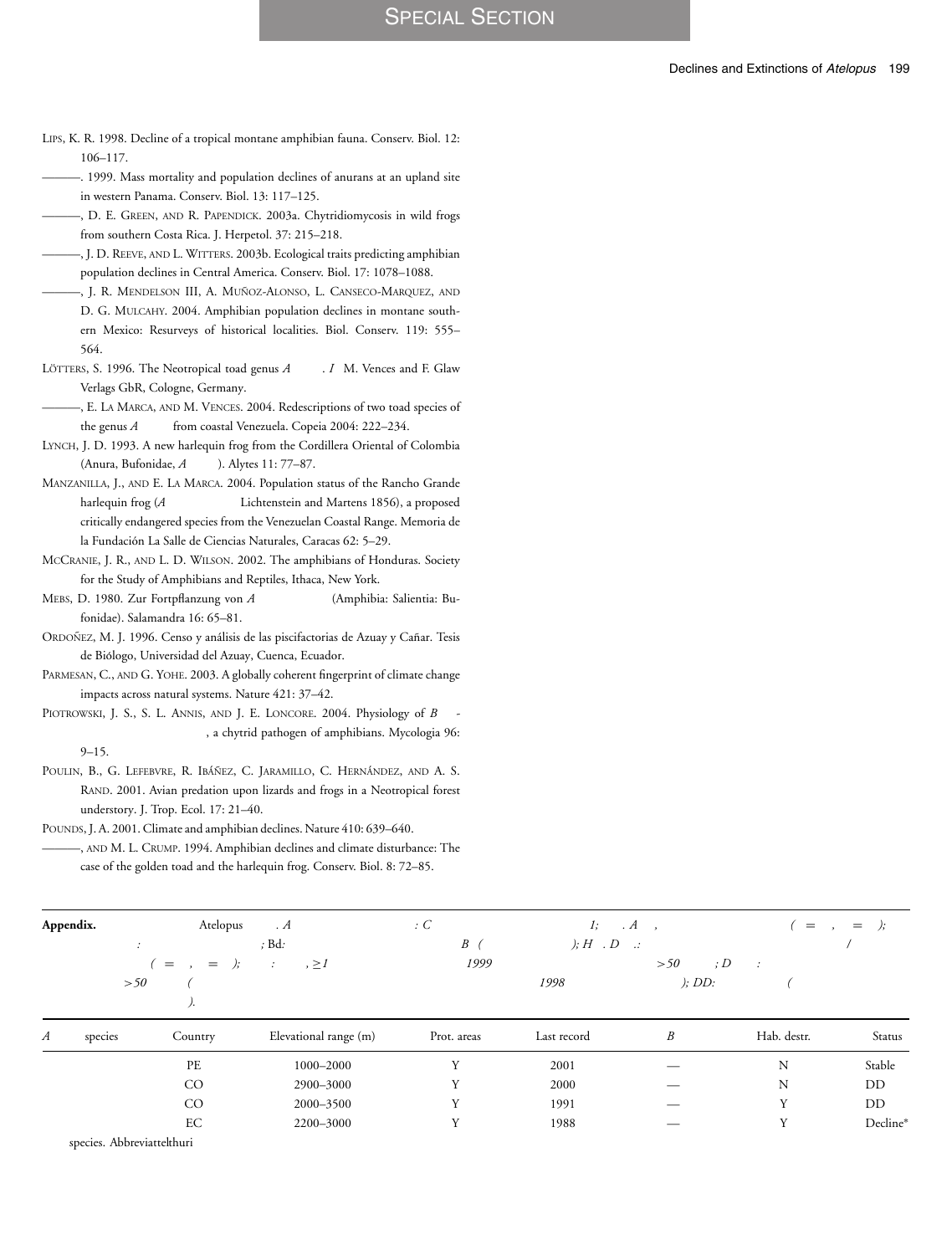# **Appendix.** *C* .

| А | species | Country                                           | Elevational range (m) | Prot. areas    | Last record    | $\boldsymbol{B}$         | Hab. destr. | Status               |
|---|---------|---------------------------------------------------|-----------------------|----------------|----------------|--------------------------|-------------|----------------------|
|   |         | $\operatorname{EC}$                               | 800-2000              | ${\rm N}$      | 1984           |                          | $\mathbf Y$ | $\operatorname{DD}$  |
|   |         | CO                                                | 1300-2000             | $\mathbf Y$    | 1973           |                          | $\mathbf Y$ | $\mathrm{DD}$        |
|   |         | $\ensuremath{\mathsf{VE}}$                        | 2300-2600             | $\mathbf Y$    | 1995           | 1988                     | $\mathbf Y$ | Decline*             |
|   |         | CO                                                | 2350-4800             | $\mathbf Y$    | 1991           | $\overline{\phantom{0}}$ | $\mathbf Y$ | $\mathrm{DD}$        |
|   |         | $\mathbf{PA}$                                     | $50 - 1150$           | $\mathbf Y$    | 2003           |                          | ${\bf N}$   | Stable               |
|   |         | CR, PA                                            | 1400-2100             | $\mathbf Y$    | 1996           | 1993, 1994               | $\mathbf Y$ | Decline <sup>*</sup> |
|   |         | CO                                                | 1900-2200             | $\mathbf Y$    | 1998           |                          | $\mathbf Y$ | $\mathrm{DD}$        |
|   |         | $\ensuremath{\mathsf{VE}}$                        | 2200                  | ${\rm N}$      | 1988           |                          | $\mathbf Y$ | Decline*             |
|   |         | $\operatorname{EC}$                               | 600-1380              | $\mathbf Y$    | 1984           |                          | $\mathbf Y$ | Decline*             |
|   |         | $\ensuremath{\mathsf{VE}}$                        | 30-2200               | $\mathbf Y$    | 2004           | 1986                     | $\mathbf Y$ | Decline              |
|   |         | $\rm PE$                                          | 1650-1800             | $\mathbf N$    | 1980           | $\overline{\phantom{0}}$ | ${\rm N}$   | $\operatorname{DD}$  |
|   |         | CO                                                | 2500-4700             | $\mathbf Y$    | 1992           |                          | $\mathbf Y$ | $\operatorname{DD}$  |
|   |         | CO                                                | 2600-3650             | $\overline{N}$ | 1995           |                          | $\mathbf Y$ | Decline*             |
|   |         | $\operatorname{EC}$                               | $300 - 1140$          | $\mathbf Y$    | 1994           |                          | $\mathbf Y$ | Decline*             |
|   |         | $\rm PE$                                          | 1800-2500             | ${\rm N}$      | 1903           |                          | ${\rm N}$   | $\mathrm{DD}$        |
|   |         | CO                                                | 2820-3250             | $\mathbf Y$    | 2004           |                          | $\mathbf Y$ | Decline              |
|   |         | $\operatorname{EC}$                               | 3150-3850             | Y              | 2004           |                          | $\mathbf Y$ | Decline              |
|   |         | CO                                                | 1300-1580             | $\mathbf Y$    | 1993           |                          | $\mathbf Y$ | $\mathrm{DD}$        |
|   |         | CO                                                | 2090                  | ${\rm N}$      | 1992           |                          | $\mathbf Y$ | Decline*             |
|   |         | $\mathcal{F}\mathcal{G},\,\mathcal{B}\mathcal{R}$ | $0 - 300$             | $\mathbf Y$    | 2000           |                          |             | Stable               |
|   |         |                                                   |                       |                |                |                          | $\mathbf Y$ |                      |
|   |         | ${\mathcal{F}}{\mathcal{G}}$                      | $5 - 200$             | $\mathbf Y$    | 2000           |                          | $\mathbf Y$ | Stable               |
|   |         | CO                                                | 1500                  | $\mathbf Y$    | $\ddot{\cdot}$ |                          | ${\rm N}$   | $\mathrm{DD}$        |
|   |         | CO, PA                                            | 884-1500              | $\mathbf Y$    | 2002           |                          | ${\bf N}$   | Stable               |
|   |         | CO                                                | $70 - 90$             | $\mathbf Y$    | 2002           |                          | ${\bf N}$   | Stable               |
|   |         | $\operatorname{EC}$                               | 2600-2923             | ${\rm N}$      | 1988           |                          | $\mathbf Y$ | Decline*             |
|   |         | CO                                                | 3400                  | $\mathbf Y$    | 1990           |                          | $\mathbf Y$ | $\mathrm{DD}$        |
|   |         | $\operatorname{EC}$                               | 1975                  | $\mathbf N$    | 1984           |                          | $\mathbf Y$ | $\rm{DD}$            |
|   |         | $\operatorname{EC}$                               | 2800-4200             | $\mathbf Y$    | 1988           |                          | $\mathbf Y$ | Decline*             |
|   |         | CO                                                | 1900-2880             | $\mathbf Y$    | 1992           |                          | $\mathbf Y$ | $\mathrm{DD}$        |
|   |         | $\mathbf{PA}$                                     | $10 - 730$            | $\mathbf Y$    | 2002           |                          | $\mathbf Y$ | Stable               |
|   |         | CO                                                | 800                   | $\mathbf Y$    | ?              |                          | ${\bf N}$   | $\rm{DD}$            |
|   |         | CO, EC                                            | 200-2500              | $\mathbf Y$    | 1989           |                          | $\mathbf Y$ | Decline*             |
|   |         | $_{\rm CO}$                                       | 3000-3300             | $\mathbf Y$    | 1993           |                          | $\mathbf Y$ | Decline*             |
|   |         | EC, CO                                            | 800-1410              | $\mathbf Y$    | 1984           |                          | $\mathbf Y$ | $\mathrm{Dedine}^*$  |
|   |         | CO                                                | 2900-3350             | $\mathbf Y$    | 1992           |                          | ${\bf N}$   | $\mathrm{DD}$        |
|   |         | $\operatorname{EC}$                               | 700-2200              | $\mathbf Y$    | 1989           |                          | $\mathbf Y$ | Decline*             |
|   |         | CO                                                | 1370-1560             | $\rm N$        | 1985           |                          | $\mathbf Y$ | DD                   |
|   |         | CO                                                | $1700 - 2000$         | $\mathbf Y$    | 1982           |                          | ${\bf N}$   | $\operatorname{DD}$  |
|   |         | $\ensuremath{\mathsf{VE}}$                        | 2300-3500             | $\mathbf Y$    | 2004           | 1988                     | $\mathbf Y$ | $\rm Decline$        |
|   |         | CO                                                | 2900-3350             | $\mathbf Y$    | 1994           |                          | $\mathbf Y$ | Decline*             |
|   |         | CO                                                | 1900-2800             | $\mathbf Y$    | 1992           |                          | $\mathbf Y$ | $\mathrm{DD}$        |
|   |         | $\operatorname{EC}$                               | 4000                  | $\mathbf Y$    | 1989           |                          | $\mathbf Y$ | Decline*             |
|   |         | $\operatorname{EC}$                               | 2000-3450             | $\rm N$        | 1985           |                          | $\mathbf Y$ | $\operatorname{DD}$  |
|   |         | CO                                                | 1800-2670             | $\rm N$        | ₹              |                          | $\mathbf Y$ | $\operatorname{DD}$  |
|   |         | $\ensuremath{\mathsf{VE}}$                        | 2100-3350             | $\mathbf Y$    | 1994           |                          | $\mathbf Y$ | Decline <sup>*</sup> |
|   |         | $\operatorname{EC}$                               | 2755-3300             | $\mathbf Y$    | 1996           |                          | $\mathbf Y$ | Decline*             |
|   |         | $\operatorname{EC}$                               |                       |                |                |                          |             |                      |
|   |         |                                                   | 1000                  | $\rm N$        | 1937           |                          | ${\bf N}$   | $\rm DD$             |
|   |         | CO                                                | 2600-3100             | $\rm N$        | 1950           |                          | $\mathbf Y$ | $\mathrm{DD}$        |
|   |         | $\rm PE$                                          | 2800-4200             | $\mathbf Y$    | 1992           |                          | $\mathbf Y$ | Decline*             |
|   |         | CO                                                | 1750-2500             | $\mathbf Y$    | 1998           |                          | $\mathbf Y$ | $\rm{DD}$            |
|   |         | CO                                                | 2600                  | $\mathbf Y$    | 1996           |                          | ${\bf N}$   | Decline*             |
|   |         | VE                                                | 2300-2920             | N              | 1992           |                          | $\mathbf Y$ | Decline <sup>®</sup> |
|   |         | $\operatorname{EC}$                               | $1000 - 2000$         | $\mathbf Y$    | 1987           |                          | $\mathbf Y$ | Decline*             |
|   |         | $\rm PE$                                          | 600-900               | $\mathbf Y$    | 2004           | 2003                     | ${\bf N}$   | Decline              |